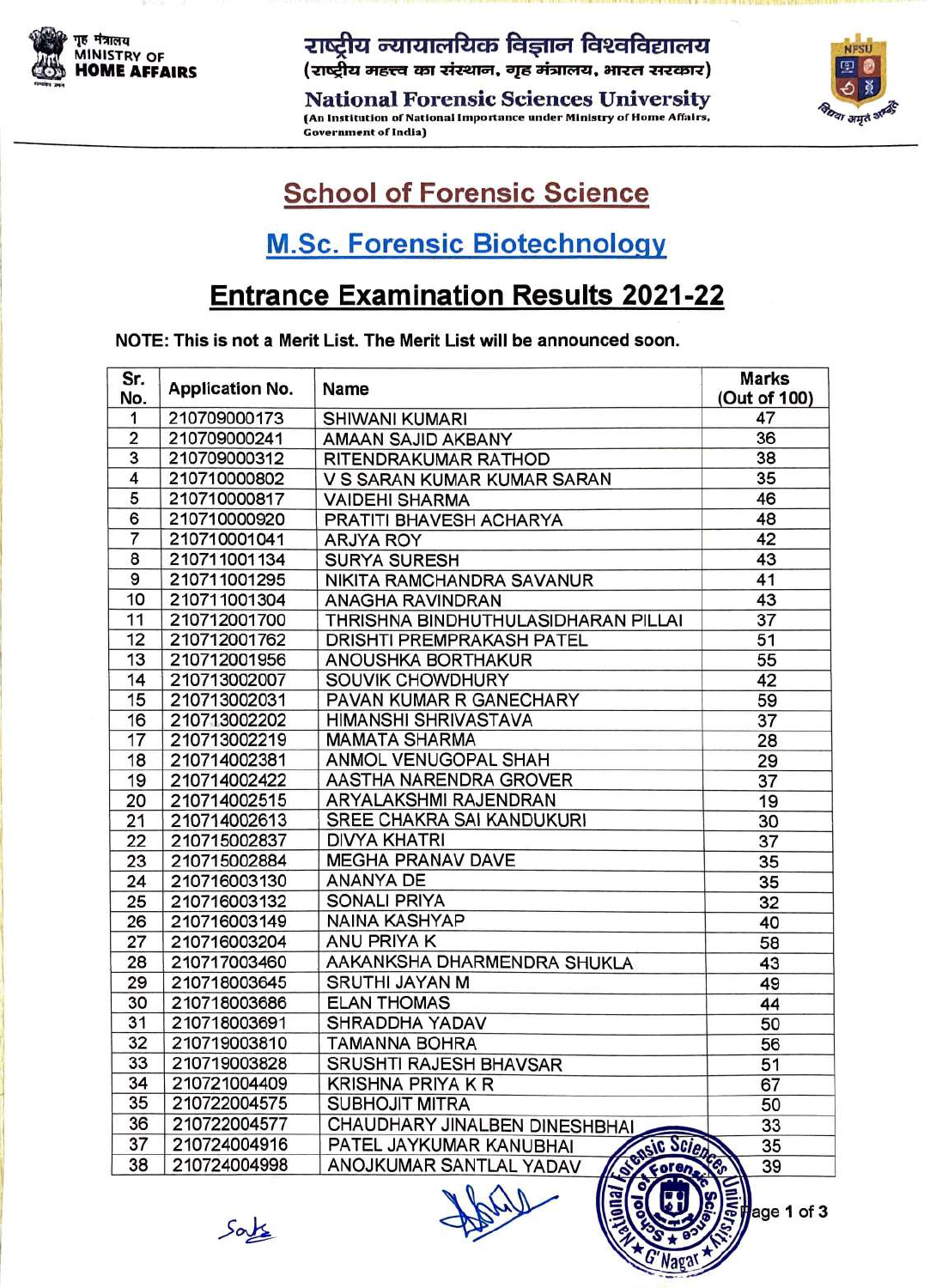

# राष्ट्रीय न्यायालयिक विज्ञान विश्वविद्यालय<br>(राष्ट्रीय महत्त्व का संस्थान, गृह मंत्रालय, भारत सरकार)

National Forensic Sciences University **Government of India)** 



 $2$  of  $3$ 

| Sr.<br>No. | <b>Application No.</b> | Name                               | <b>Marks</b><br>(Out of 100) |
|------------|------------------------|------------------------------------|------------------------------|
| 39         | 210725005103           | <b>K MANISHA</b>                   | 47                           |
| 40         | 210726005282           | R S HARSHAVARDHAN                  | 37                           |
| 41         | 210727005566           | <b>AKSHATHA HJ</b>                 | 39                           |
| 42         | 210728005805           | <b>TANISHA GUPTA</b>               | 58                           |
| 43         | 210729006109           | <b>DURGA S VINOD</b>               | 66                           |
| 44         | 210729006126           | KINJAL RAJESHBHAI NAINUJI          | 47                           |
| 45         | 210730006247           | <b>NAYANA T</b>                    | 54                           |
| 46         | 210801006625           | <b>AERIKA DILIPBHAI PATEL</b>      | 55                           |
| 47         | 210802006727           | SURNAPAKA VINAY KUMAR              | 25                           |
| 48         | 210803006969           | <b>ANKITA SARKAR</b>               | 43                           |
| 49         | 210803007035           | <b>GUNJAN</b>                      | 39                           |
| 50         | 210804007230           | <b>MEENAKSHY RV</b>                | 60                           |
| 51         | 210805007431           | NATASHA CHAKRABORTY CHAKRABORTY    | 40                           |
| 52         | 210806007645           | <b>SWATHIVN</b>                    | 44                           |
| 53         | 210806007702           | <b>MANUPRIYA MP</b>                | 47                           |
| 54         | 210807007802           | <b>VANGARA MEHER MOUNIKA</b>       | 47                           |
| 55         | 210808007982           | TEJAL SHYAMRAO RATHOD              | 44                           |
| 56         | 210808007987           | PREMKUMAR BHAGWAN KAPASE           | 43                           |
| 57         | 210808008056           | PRERANA ANIL SHEJWAL               | 40                           |
| 58         | 210809008155           | <b>NAMANJOT DHILLON</b>            | 42                           |
| 59         | 210810008553           | <b>VAISHNAVI DONTHARABOINA</b>     | 41                           |
| 60         | 210812008916           | SAI MOHANA SHIVENDRA DHARMIK BHOGA | 39                           |
| 61         | 210812008917           | <b>VAISHNAVI SUNIL BORSE</b>       | 34                           |
| 62         | 210812008931           | <b>GOKUL C M</b>                   | 49                           |
| 63         | 210813009067           | SADIYA SAJID BALOCH                | 27                           |
| 64         | 210813009176           | KRUTI PANKAJBHAI MARU              | 35                           |
| 65         | 210815009545           | DENISHA VINODBHAI VORA             | 42                           |
| 66         | 210817010190           | SHASHANK KISHORSINH PARMAR         | 41                           |
| 67         | 210817010235           | <b>B BINDIYA</b>                   | 47                           |
| 68         | 210819010636           | <b>NIRANJAN VYAS</b>               | 48                           |
| 69         | 210819010675           | SHRADDHA SHIVAJIRAO BHASMARE       | 39                           |
| 70         | 210819010677           | <b>ANJALY E S</b>                  | 52                           |
| 71         | 210819010791           | <b>ANAL M PATEL</b>                | 43                           |
| 72         | 210819010821           | RUTURAJ BABUBHAI NINAMA            | 25                           |
| 73         | 210819010840           | <b>HAMSINI V</b>                   | 54                           |
| 74         | 210819010848           | <b>EYESZESS SHARMA</b>             | 36                           |
| 75         | 210820011064           | <b>ANJANA KUMARI</b>               | 53                           |
| 76         | 210820011259           | POOJA REVANNATH GAIKWAD            | 51                           |
| 77         | 210821011460           | <b>MUSKAN JAIN</b>                 | 47                           |
| 78         | 210821011527           | PALLAKONDA AKHIL                   | 32                           |

#### **LIST OF ABSENT CANDIDATES**

| Sr. No. | <b>Application No.</b> | Name                     |
|---------|------------------------|--------------------------|
|         | 210709000037           | RITU YASHWANT RAWAL      |
|         | 210709000144           | DHARA NITINKUMAR SOLANKI |
|         | 210710000656           | AJENDU PRASHANT WAGH     |

Sahry